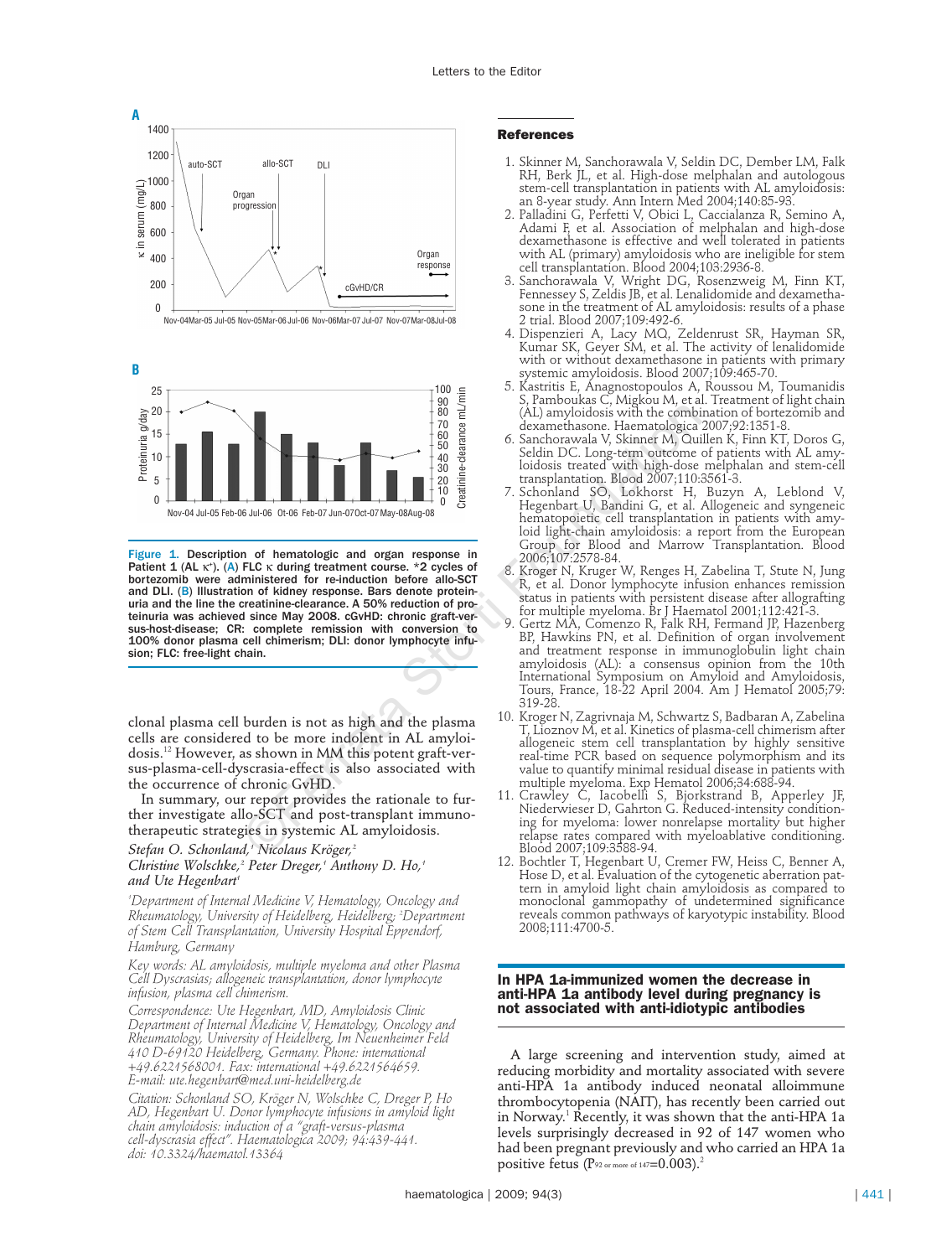

Figure 1. The frequency distribution of patient and control samples. The anti-idiotypic reactivities (OD at 405 nm) against F(ab')2 fragments from the two HPA 1a-immunized women (P1 and P2) and the healthy control (C) are shown.

The reason for decline in anti-HPA 1a antibodies during pregnancy in multigravida is not known. One mechanism by which the antibody repertoire can be regulated is via idiotypic networks. According to this concept an HPA 1a-immunized woman may develop anti-idiotypic antibodies (usually designated Ab2) which are antibodies against antigenic determinants (idiotopes) on the variable region of the anti-HPA 1a antibodies. These antiidiotypic antibodies may play an important immuno-regulatory role as they can blunt the initial immune response  $(Ab_1).^{3,4}$  We therefore examined whether the observed decline in anti-HPA 1a antibody level in immunized pregnant women was associated with a concurrent increase in anti-idiotypic antibodies. The study was approved by the Regional Committee for Medical Research Ethics, North Norway (approval n. P-REK V 13/1995). **Example 19.1** (Solution of patient and control samples. The anti-diotypic reactivities (OD at 405 nm)<br>
interimumized women (P1 and P2) and the healthy control (C) are shown.<br>
ine in anti-HPA 1a antibodies dur-<br>
anti-prop

A total number of 829 samples of EDTA plasma were collected from 157 HPA 1a-incompatible pregnancies included in the screening and intervention study.<sup>1</sup> As controls we used 18 samples collected during pregnancy in 4 non-HPA 1a-immunized pregnant women, and 28 samples from normal blood donors (11 males and 17 females). The labeling system for the control samples was similar to the system used for the patients' samples. The coding (patients versus controls) was concealed until all analyses were completed.

Anti-idiotypic activity was assessed as previously described.<sup>5</sup> Briefly, IgG was purified from 2 HPA 1a immunized women  $(\tilde{P}_1$  and  $P_2)$  and from one non-immunized healthy control (C).  $F(ab')$ <sup>2</sup> fragments (from P<sub>1</sub>, P<sub>2</sub> and C) prepared by pepsin digestion were used as coating proteins in an enzyme-linked immunosorbent assay (ELISA) for detection of anti-idiotypic antibodies (Ab2) in plasma from patients and controls.

On each ELISA plate four different dilutions of immunoglobulin (100, 50, 25 and 12.5 µg/mL; Gamunex, Talecris Biotherapeutics, Mississauga, ON, Canada) as well as plasma samples from 2 of  $\overline{4}$  healthy individuals were included as controls. The results from these healthy individuals were not analyzed in a blinded fashion, and hence they were not included in the statistical analysis.

All samples from individual pregnant women were analyzed on one ELISA plate.

There was no significant difference in anti-idiotypic reactivity between samples from HPA 1a-immunized women and controls. There was no significant difference in the dispersion of anti-idiotypic reactivity between the study objects and the controls and no obvious difference in the frequency distribution pattern of anti-idiotypic reactivity between study objects and controls (Figure 1), indicating that the observed reactivity was not directed against the anti-HPA 1a specific  $F(ab')$ <sup>2</sup> fragments. When the analysis was restricted to those women in whom there was a decrease in anti-HPA 1a level during pregnancy, we again could not find a concurrent increase in anti-idiotypic reactivity.

Our results contrast with a previous report suggesting that anti-idiotypic networks play a pivotal role in regulation of anti-HLA antibody levels. Atlas *et al*. showed that 55 of 82 multitransfused HLA immunized patients with decreasing anti-HLA antibody levels over time, had concurrently increasing levels of anti-idiotypic antibodies in their sera.<sup>6</sup> Anti-idiotypic antibodies could not be found in sera from patients with persistently high anti-HLA antibody levels.<sup>6</sup> In addition, more than one third of the anti-idiotypic antibodies inhibited the binding of the anti-HLA antibodies to platelets, indicating that they were specific for the paratopes of the anti-HLA andibodies.<sup>6</sup>

One possible explanation for the discrepancy between our results and those reported by Atlas *et al*. is that alloimmunization in NAIT is caused by a point mutation where a single nucleotide substitution results in one amino acid replacement at position 33 in GPIIIa (from proline in HPA 1b to leucine in HPA 1a), whereas in HLA-alloimmunization the antigenic diversity between different HLA molecules is much larger. Consequently the antibody repertoire of anti-HLA antibodies is considerably larger than that of anti-HPA 1a antibodies and perhaps the latter antibodies (Ab1) cannot effectively generate the production of anti-idiotypic antibodies (Ab2).

In conclusion, it is unlikely that idiotypic regulation of anti-HPA 1a antibodies occurs during pregnancy in HPA 1a-immunized women.